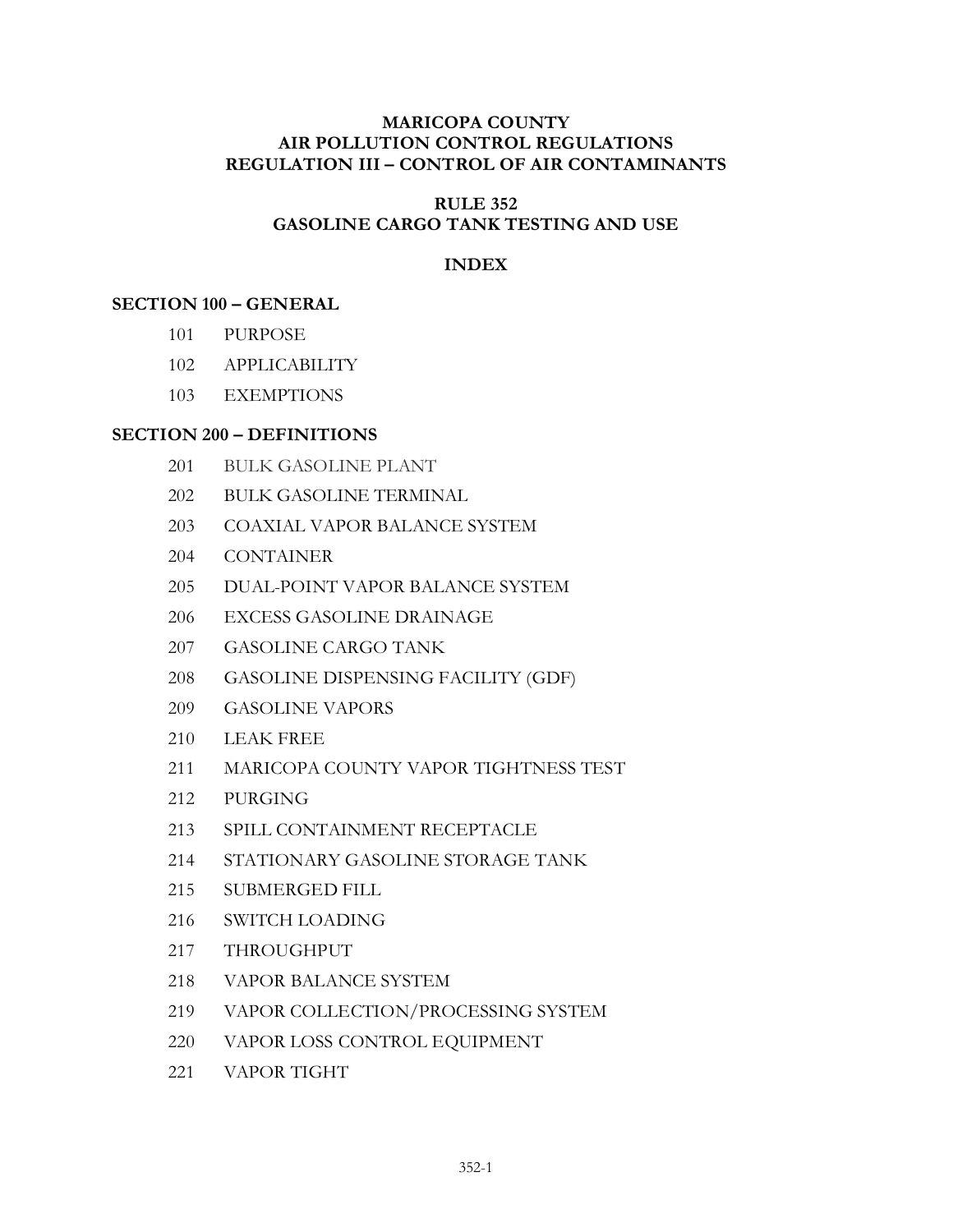#### **SECTION 300 – STANDARDS**

- GASOLINE CARGO TANK REQUIREMENTS
- LOADING OF GASOLINE

# **SECTION 400 – ADMINISTRATIVE REQUIREMENTS**

- MARICOPA COUNTY VAPOR TIGHTNESS TEST
- INSTALLATION OF CONTROL DEVICE

# **SECTION 500 – RECORDS AND MONITORING**

- MARICOPA COUNTY GASOLINE CARGO TANK VAPOR TIGHTNESS TESTING REQUIREMENTS
- IDENTIFYING A POTENTIAL VAPOR LEAK
- DETERMINING VAPOR TIGHT STATUS
- RECORDKEEPING AND REPORTING REQUIREMENTS
- COMPLIANCE
- TEST METHODS INCORPORATED BY REFERENCE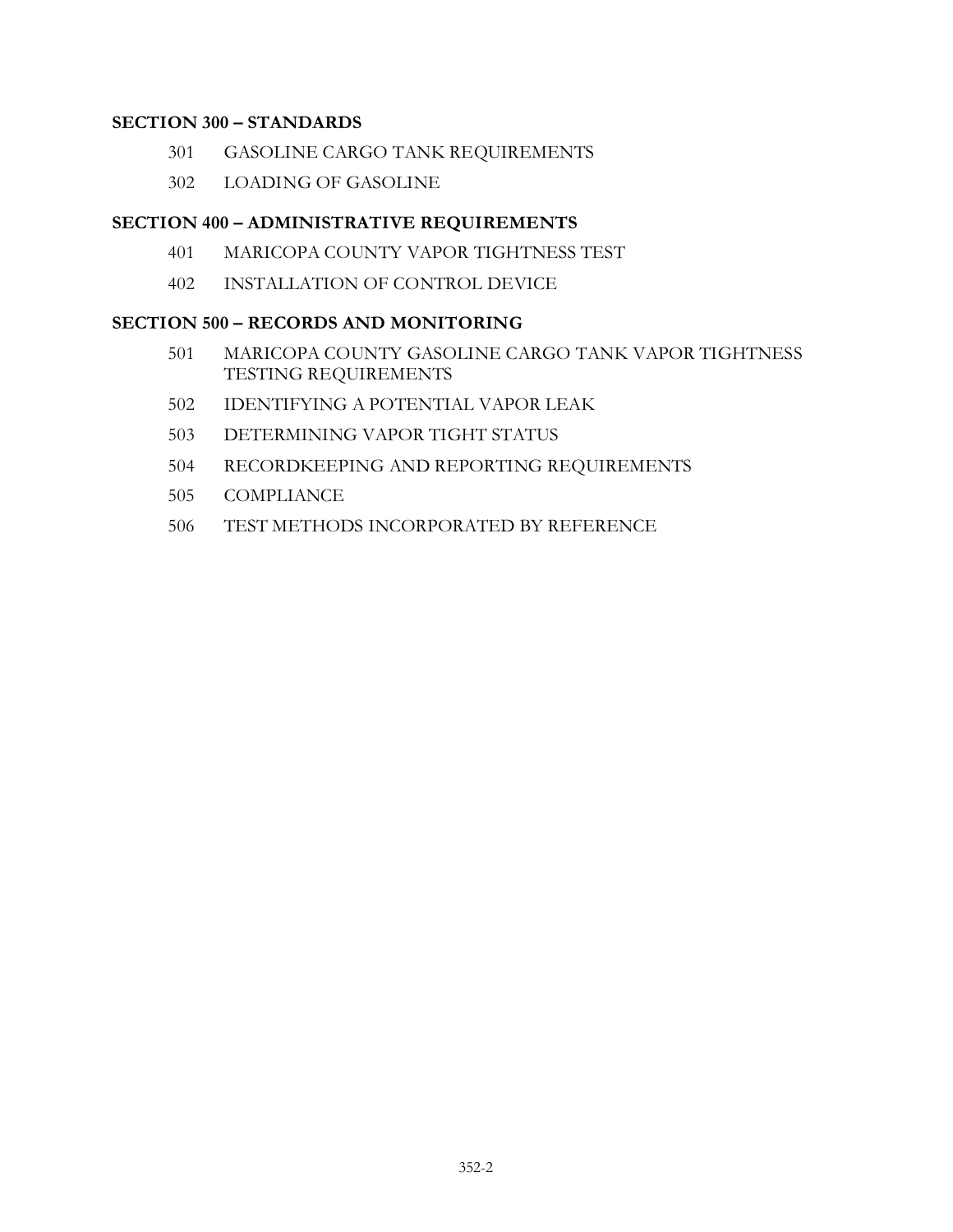Revised 07/13/1988; Revised 11/16/1992; Revised 05/05/1999; Revised 09/25/2013; Revised 11/02/2016; and **Revised 11/18/2020**

# **MARICOPA COUNTY AIR POLLUTION CONTROL REGULATIONS REGULATION III – CONTROL OF AIR CONTAMINANTS**

# **RULE 352 GASOLINE CARGO TANK TESTING AND USE**

### **SECTION 100 – GENERAL**

- **101 PURPOSE:** To limit emissions of volatile organic compounds (VOC) from gasoline cargo tanks.
- **102 APPLICABILITY:** This rule applies to any gasoline cargo tank which is used to load or unload gasoline within Maricopa County, and to all persons who own, operate, maintain, repair, or test such a gasoline cargo tank.

### **103 EXEMPTIONS:**

- **103.1 Maricopa County Vapor Tightness Test and Maricopa County Vapor Tightness Certification Decal Exemption for Non Railcars:** The owner or operator of a gasoline cargo tank is exempt from Section 301.1 (Gasoline Cargo Tank Integrity – Maricopa County Vapor Tightness Test) and Section 301.2 (Maricopa County Vapor Tightness Certification Decal), if all of the following requirements are met:
	- **a.** The gasoline cargo tank was placed in operation before July 13, 1988.
	- **b.** The gasoline cargo tank transported gasoline within Maricopa County before January 1, 1998.
	- **c.** The gasoline cargo tank only loads at a bulk gasoline plant exempted from vapor loss control by Section 103.4 of Rule 351.
	- **d.** The gasoline cargo tank serves only farm tanks or those non-resale gasoline dispensing facilities that meet the requirements in section 103.2.a of Rule 353.
	- **e.** The owner or operator of the gasoline cargo tank submits a signed affidavit to the Control Officer documenting compliance with Sections 103.1.a through 103.1.d.
	- **f.** The owner or operator has a complete copy of the signed affidavit available in the gasoline cargo tank for inspection by a bulk gasoline plant operator, a gasoline dispensing facility owner or operator, or the Control Officer. Maricopa County will not issue a Maricopa County Vapor Tightness Certification Decal to any gasoline cargo tank claiming this exemption.
	- **g.** The owner or operator of a gasoline cargo tank meeting the requirements in Section 103.1.a through Section 103.1.f, shall comply with the following sections: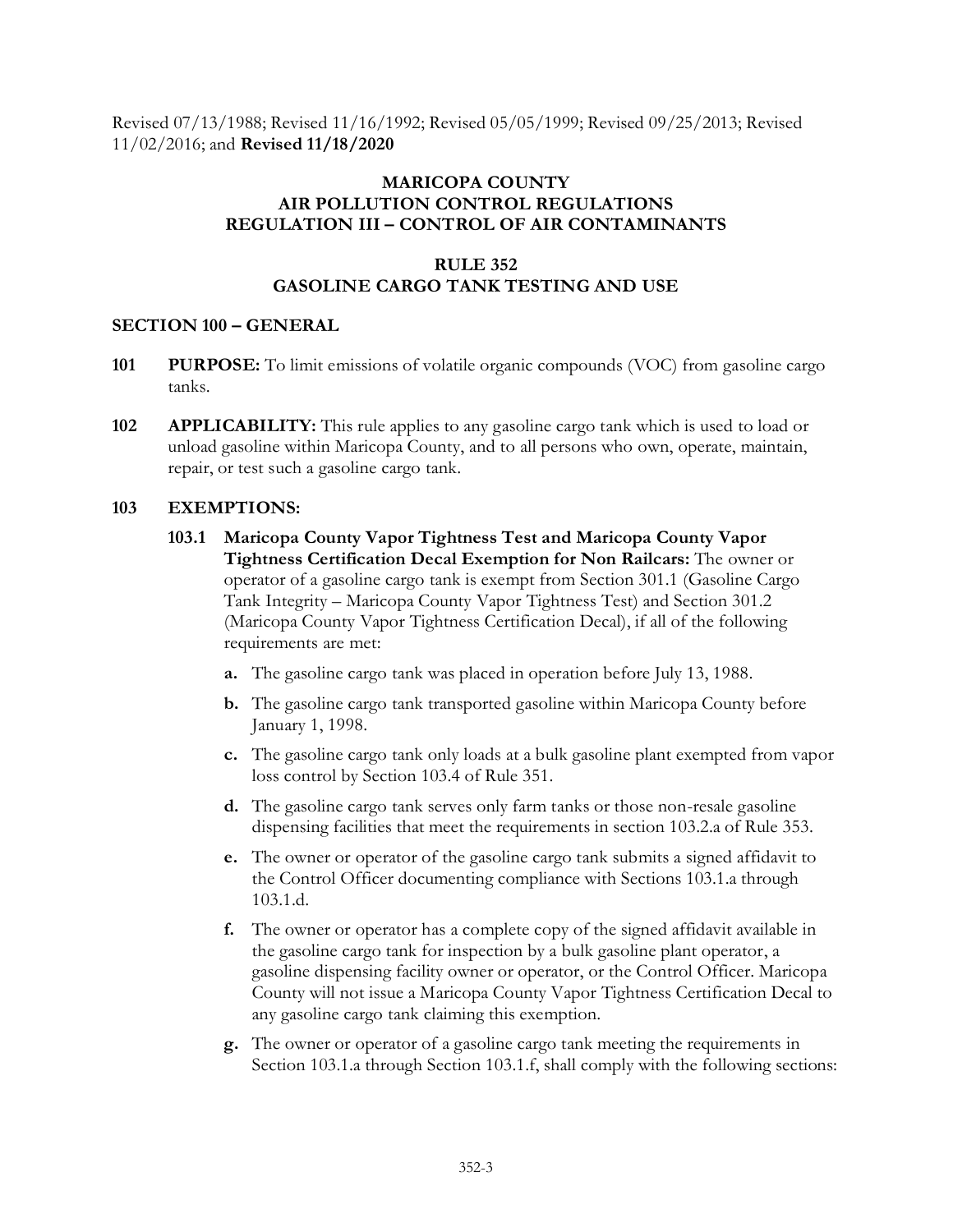- **(1)** Section 302.1 (General Requirements for the Loading of Gasoline) except Section 302.1.b(2).
- **(2)** Section 502 (Identifying a Potential Vapor Leak).
- **(3)** Section 504.1 (Recordkeeping and Reporting Requirements).
- **103.2 Maricopa County Vapor Tightness Test and Maricopa County Vapor Tightness Certification Decal Exemption for Railcars:** The owner or operator of a gasoline cargo tank (railcar) is exempt from Section 301.1 (Gasoline Cargo Tank Integrity – Maricopa County Vapor Tightness Test) and Section 301.2 (Maricopa County Vapor Tightness Certification Decal), if the gasoline cargo tank (railcar) is currently certified in accordance with 40 CFR part 63.11092.
- **103.3 Alternative Demonstration of Maricopa County Vapor Tightness Test Compliance:** A gasoline cargo tank is exempt from Section 301.1 (Gasoline Cargo Tank Integrity – Maricopa County Vapor Tightness Test) and is eligible to obtain a Maricopa County Vapor Tightness Certification Decal if the following two (2) conditions are met:
	- **a.** The owner or operator of a gasoline cargo tank provides documentation from the gasoline cargo tank testing company to the Control Officer that certifies that the gasoline cargo tank was tested and verified vapor tight using test methods at least as stringent as those in Section 501.1(Maricopa County Vapor Tightness Test).
	- **b.** The owner or operator of a gasoline cargo tank complies with Section 401.4 (Registration).

# **103.4 Opening Hatches, Vent Valves, or Other Vapor Sealing Devices on Gasoline Cargo Tanks:**

- **a.** When VOC vapors are present within a gasoline cargo tank, owners, or operators, their contractors, and authorized government agents may open vapor containment equipment while performing operations required by these Maricopa County Air Pollution Control Regulations or by other statutory entities, but shall be restricted as follows:
	- **(1)** Wait at least three (3) minutes before opening a hatch, vent valve, or other vapor sealing device on a gasoline cargo tank after:
		- **(a)** The loading of gasoline is complete.
		- **(b)** The gasoline cargo tank has come to a complete stop.
	- **(2)** Reclose hatch or other sealing device within three (3) minutes of completing the required procedures.
	- **(3)** Limit wind speed at opened hatch, vent valve, or other opened vapor sealing device to not more than three miles per hour (3 mph), using a barrier if necessary.
- **b. Loading:** A hatch, vent valve, or other vapor sealing device:
	- **(1)** May be opened to avoid an unsafe operating condition; and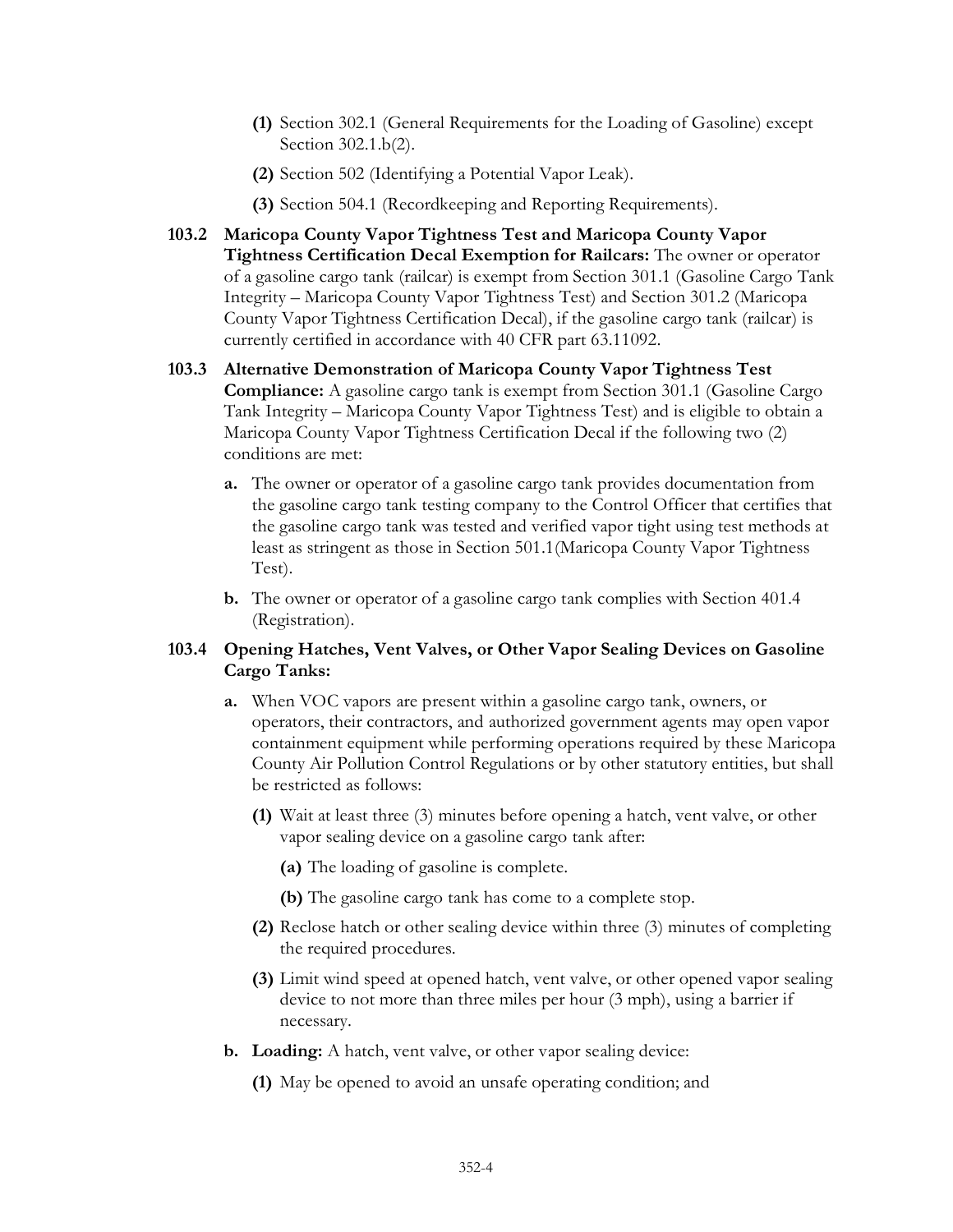**(2)** Shall be closed once the unsafe operating condition has been resolved.

**103.5 Connecting Coaxial Fittings:** Requirements for first connecting a vapor recovery hose before a gasoline cargo tank loading hose do not apply to coaxial vapor recovery connection fittings.

**SECTION 200 – DEFINITIONS:** For the purpose of this rule, the following definitions shall apply, in addition to those definitions found in Rule 100 (General Provisions and Definitions) of these rules. In the event of any inconsistency between any of the Maricopa County Air Pollution Control Rules and Regulations, the definitions in this rule take precedence.

- **201 BULK GASOLINE PLANT:** Any gasoline storage and gasoline loading facility that meets all of the following:
	- **201.1** Loads gasoline from a pipeline, railcar, or gasoline cargo tank into a stationary gasoline storage tank.
	- **201.2** Loads gasoline from the stationary gasoline storage tank into gasoline cargo tanks for transport to gasoline dispensing facility (GDF).
	- **201.3** Has a gasoline throughput of less than 20,000 gallons per day. Gasoline throughput shall be the maximum calculated design throughput which may be limited by compliance with an enforceable condition under Federal, State, or local law, and discoverable by the Control Officer and any other person. [40 CFR § 63.11100]
- **202 BULK GASOLINE TERMINAL:** Any gasoline storage and loading facility that meets all of the following:
	- **202.1** Loads gasoline from a pipeline, railcar, or gasoline cargo tank into a stationary gasoline storage tank.
	- **202.2** Loads gasoline from the stationary gasoline storage tank into gasoline cargo tanks for transport to a GDF or a bulk gasoline plant.
	- **202.3** Has a gasoline throughput of 20,000 gallons per day or greater. Gasoline throughput shall be the maximum calculated design throughput which may be limited by compliance with an enforceable condition under Federal, State, or local law, and discoverable by the Control Officer and any other person. [40 CFR § 63.11100]
- **203 COAXIAL VAPOR BALANCE SYSTEM:** A type of vapor balance system in which the gasoline vapors are removed through the same fill pipe connection as which the fuel is delivered.
- **204 CONTAINER:** A portable unit in which a material can be stored, transported, treated, disposed of, or otherwise handled. Examples of containers include, but are not limited to, drums and portable cargo containers known as "portable tanks" or "totes." [40 CFR § 63.2406]
- **205 DUAL-POINT VAPOR BALANCE SYSTEM:** A type of vapor balance system in which the stationary gasoline storage tank is equipped with an entry port for a gasoline fill pipe and a separate exit port for a vapor connection.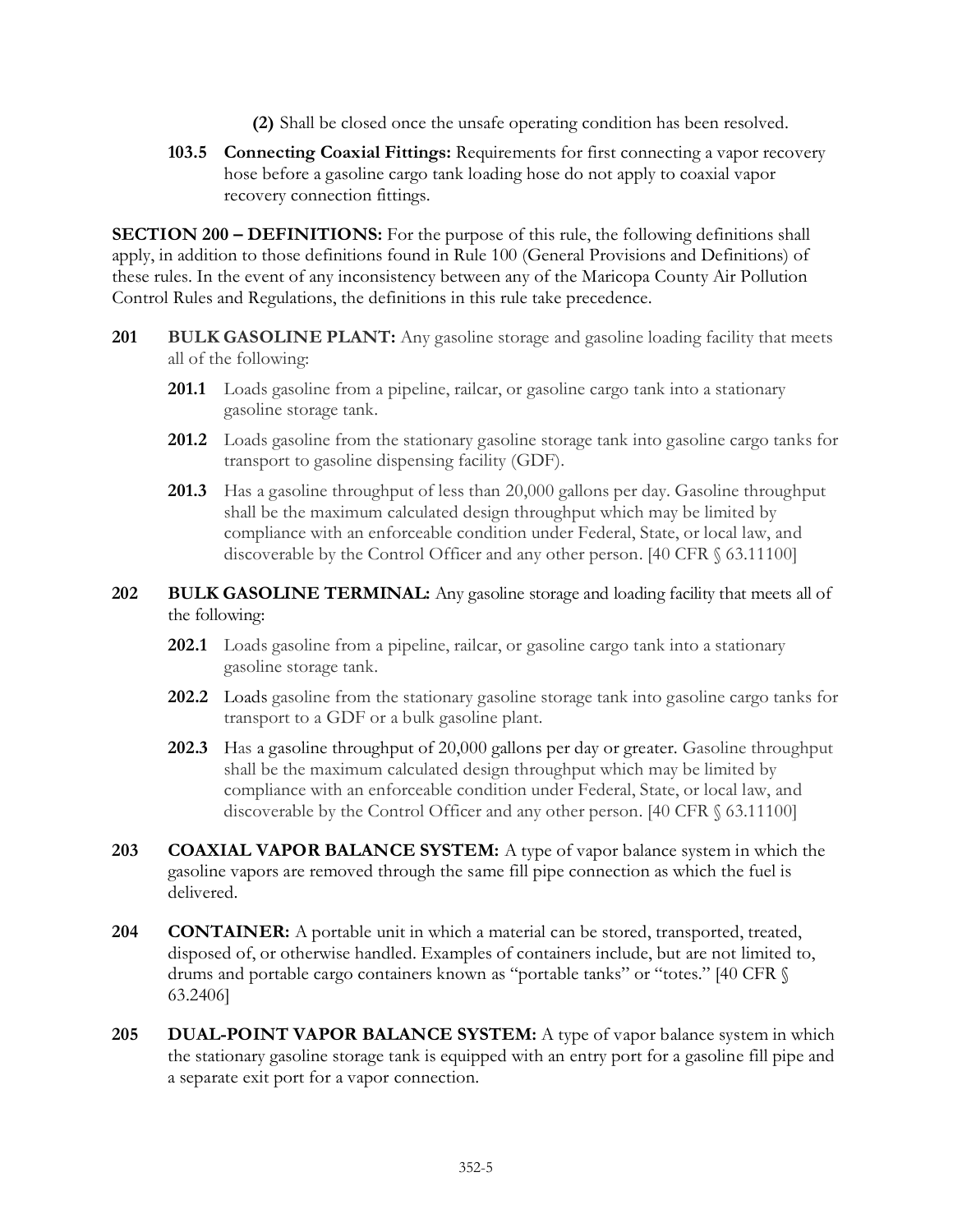- **206 EXCESS GASOLINE DRAINAGE:** The quantity of gasoline that drains out of the end of a gasoline loading hose or vapor recovery hose during the process of connecting or disconnecting that is one or more of the following:
	- **206.1** More than 0.34 fluid ounces or two teaspoonsful (2 tsp) of liquid gasoline lost from the end of a gasoline loading hose or a vapor recovery hose. This does not include drainage into a fill pipe's spill containment receptacle.
	- **206.2** Wets any area(s) on the ground having an aggregate area greater than 113 square inches  $(113 \text{ in}^2)$ .
	- **206.3** The perimeter of which would encompass a circle of twelve inches (12") diameter or larger. This does not include drainage into a fill pipe's spill containment receptacle.
- **207 GASOLINE CARGO TANK:** A delivery tank truck or railcar which is loading or unloading gasoline, or which has loaded or unloaded gasoline on the immediately previous load. [40 CFR §§ 63.11100 and 63.11132] This includes any gasoline loading hose(s) that the gasoline cargo tank carries through which the loading of gasoline occurs.
- **208 GASOLINE DISPENSING FACILITY (GDF):** Any stationary facility which dispenses gasoline into the fuel tank of a motor vehicle, motor vehicle engine, nonroad vehicle, or nonroad engine, including a nonroad vehicle or nonroad engine used solely for competition. These facilities include, but are not limited to, facilities that dispense gasoline into on- and off-road, street, or highway motor vehicles, lawn equipment, boats, test engines, landscaping equipment, generators, pumps, and other gasoline fueled engines and equipment. [40 CFR § 63.11132] This includes all stationary gasoline storage tanks and associated equipment located on one or more contiguous or adjacent properties under the control of the same owner or operator under common control.
- **209 GASOLINE VAPORS:** Vapors originating from liquid gasoline that are usually found in mixture with air. Included are any droplets of liquid gasoline or gasoline-vapor condensate that are entrained by the vapor.
- **210 LEAK FREE:** A condition in which there is no liquid gasoline escape or seepage of more than three (3) drops per minute from gasoline storage, handling, or ancillary equipment, including, but not limited to, seepage and escapes from above ground fittings, gasoline loading hose(s), and vapor recovery hose(s). This does not include the disconnecting or connecting of either a gasoline loading hose from a gasoline fill pipe or a vapor recovery hose from a vapor pipe.
- **211 MARICOPA COUNTY VAPOR TIGHTNESS TEST:** The complete pressure, vacuum, and vapor valve testing of a gasoline cargo tank that is performed according to Maricopa County specifications as described in Section 501 (Maricopa County Gasoline Cargo Tank Vapor Tightness Testing Requirements).
- **212 PURGING:** Removing, cleaning, or scouring out gasoline vapors from all or a portion of a gasoline cargo tank by active or passive means and emitting the vapors into the atmosphere.
- **213 SPILL CONTAINMENT RECEPTACLE:** An enclosed container installed around the fill pipe or vapor recovery connection point designed to contain drips and spills of gasoline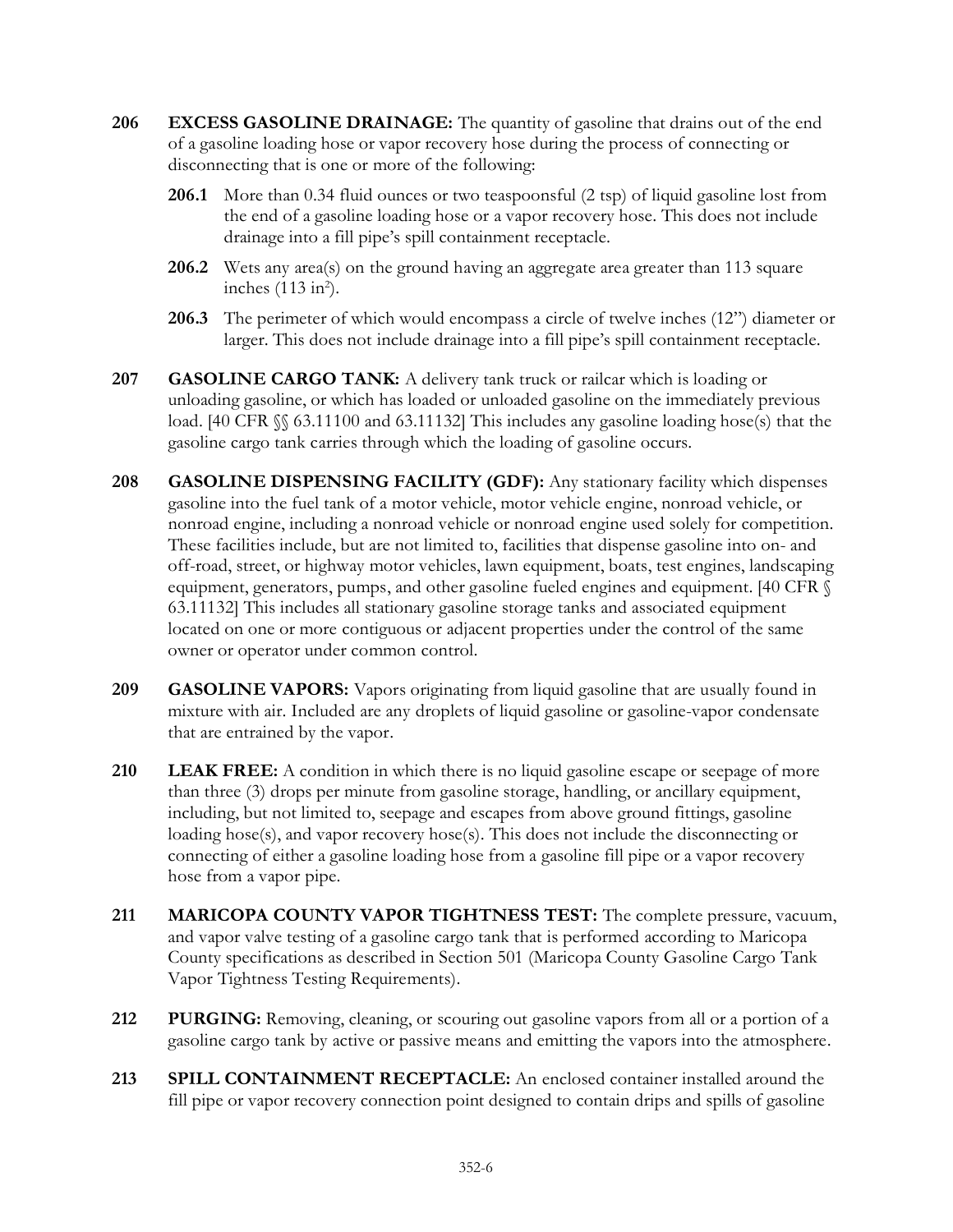that can occur during delivery or during the disconnection of a gasoline loading hose from a gasoline fill line or a vapor recovery hose from a vapor line.

- **214 STATIONARY GASOLINE STORAGE TANK:** Any stationary tank or reservoir used to store, but not transport gasoline. Any such tank that is connected to permanent piping and not moved to another service location within any twelve (12)-month period will be considered a stationary gasoline storage tank.
- **215 SUBMERGED FILL:** Any fill pipe or nozzle extension which meets at least one of the specifications below:
	- **215.1 Top-Fill or Bottom-Fill:** The end of the fill pipe or nozzle extension is totally submerged when the liquid level is six inches (6") from the bottom of the stationary gasoline storage tank.
	- **215.2 Side-Fill:** The end of the discharge pipe or nozzle extension is totally submerged when the liquid level is eighteen inches (18") from the bottom of the stationary gasoline storage tank. A side-fill pipe that is greater than 18" from the bottom of the stationary storage tank shall remain submerged at all times.



# **Submerged Fill Diagram NOT TO SCALE**

- **216 SWITCH LOADING:** Loading diesel fuel into a gasoline cargo tank whose previous load was gasoline; or loading any liquid not subject to this rule into a gasoline cargo tank whose previous load was gasoline.
- **217 THROUGHPUT:** The amount of gasoline received.
- **218 VAPOR BALANCE SYSTEM:** Vapor loss control equipment that collects gasoline vapors displaced from the loading of gasoline into one of the following:
	- **218.1** A gasoline cargo tank and routes the collected vapors to a stationary gasoline storage tank; or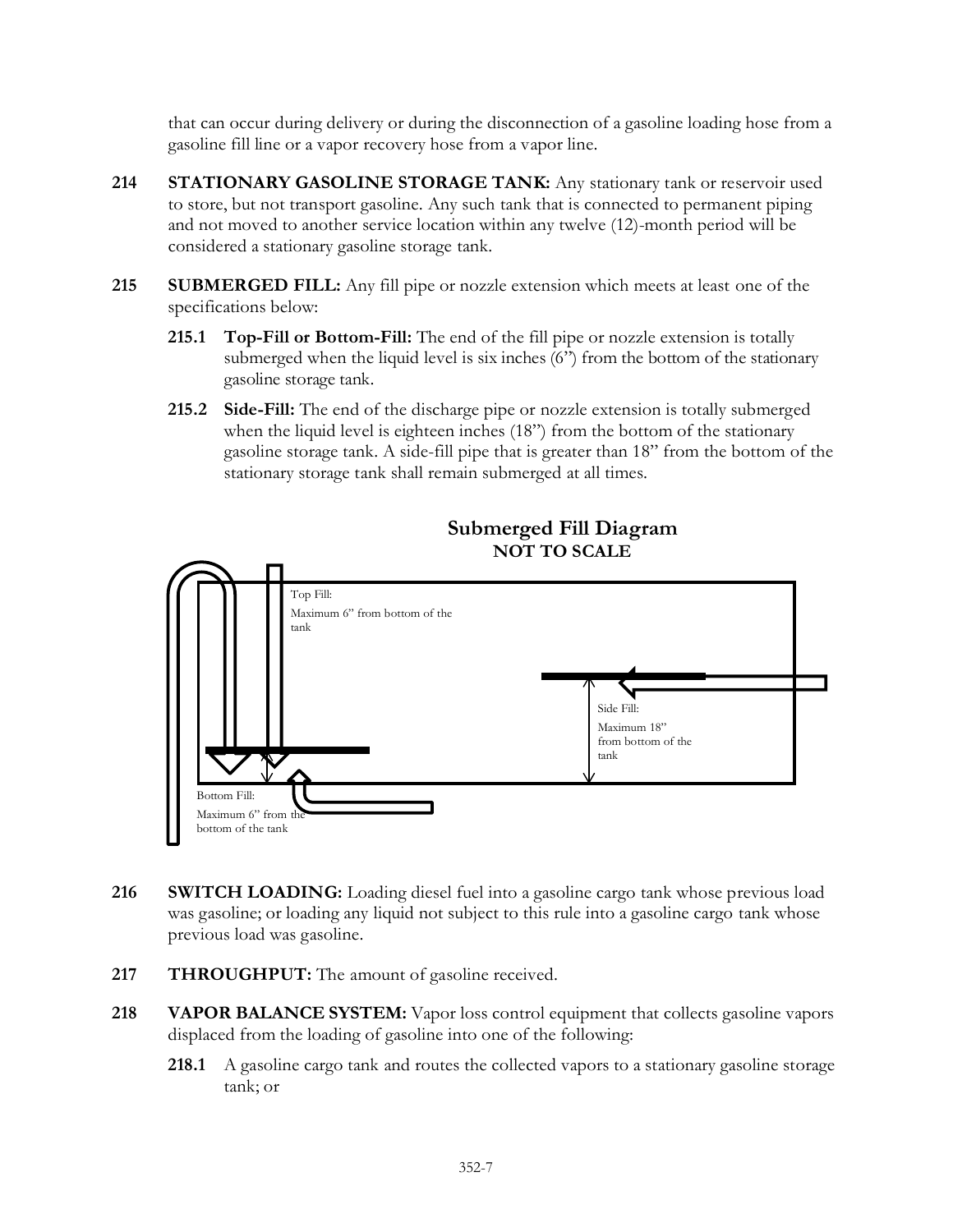- **218.2** A stationary gasoline storage tank and routes the collected vapors to the gasoline cargo tank from which the storage tank is loaded; or
- **218.3** A gasoline cargo tank and routes the collected vapors to the gasoline cargo tank from which the gasoline cargo tank is loaded.
- **219 VAPOR COLLECTION/PROCESSING SYSTEM:** A vapor loss control device consisting of a vapor gathering subsystem capable of collecting the gasoline vapors plus a second subsystem capable of processing such vapors and gases, reducing the inlet concentration of VOCs by at least 95 percent by weight.
- **220 VAPOR LOSS CONTROL EQUIPMENT:** Any piping, vapor recovery hose(s), equipment, or devices which are used to collect, store, and or process VOC vapors at a bulk gasoline plant, bulk gasoline terminal, gasoline dispensing facility, or any other operation handling gasoline.
- **221 VAPOR TIGHT:** A condition in which an organic vapor analyzer (OVA) at the site of (potential) leakage of vapor shows less than 10,000 ppmv when calibrated with methane or a combustible gas detector (CGD) shows less than one-fifth lower explosive limit (1/5 LEL) when calibrated with a gas specified by the manufacturer and used according to the manufacturer's instructions.

# **SECTION 300 – STANDARDS**

# **301 GASOLINE CARGO TANK REQUIREMENTS:**

- **301.1 Gasoline Cargo Tank Integrity-Maricopa County Vapor Tightness Test:** A gasoline cargo tank shall pass the Maricopa County Vapor Tightness Test, and meet the requirements of section 301.2, before storing, transporting, loading or unloading gasoline within Maricopa County, unless exempted by Section 103.1 (Maricopa County Vapor Tightness Test and Maricopa County Vapor Tightness Certification Decal Exemption for Non Railcars), 103.2 (Maricopa County Vapor Tightness Test and Maricopa County Vapor Tightness Certification Decal Exemption for Railcars), or Section 103.3 (Alternative Demonstration of Maricopa County Vapor Tightness Test Compliance).
	- **a.** Scheduling and notification of a Maricopa County Vapor Tightness Test shall be done in accordance with Section 401.1 (Notification of Required Testing).
	- **b.** The Maricopa County Vapor Tightness Test shall be performed according to Section 501.1 (Maricopa County Vapor Tightness Test).
	- **c.** Results of the Maricopa County Vapor Tightness Test shall be recorded according to Section 504.2 (Recordkeeping and Reporting Requirements).
- **301.2 Maricopa County Vapor Tightness Certification Decal:** Unless exempted in Section 103.1 (Maricopa County Vapor Tightness Test and Maricopa County Vapor Tightness Certification Decal Exemption for Non Railcars) or Section 103.2 (Maricopa County Vapor Tightness Test and Maricopa County Vapor Tightness Certification Decal Exemption for Railcars), an owner or operator of a gasoline cargo tank shall: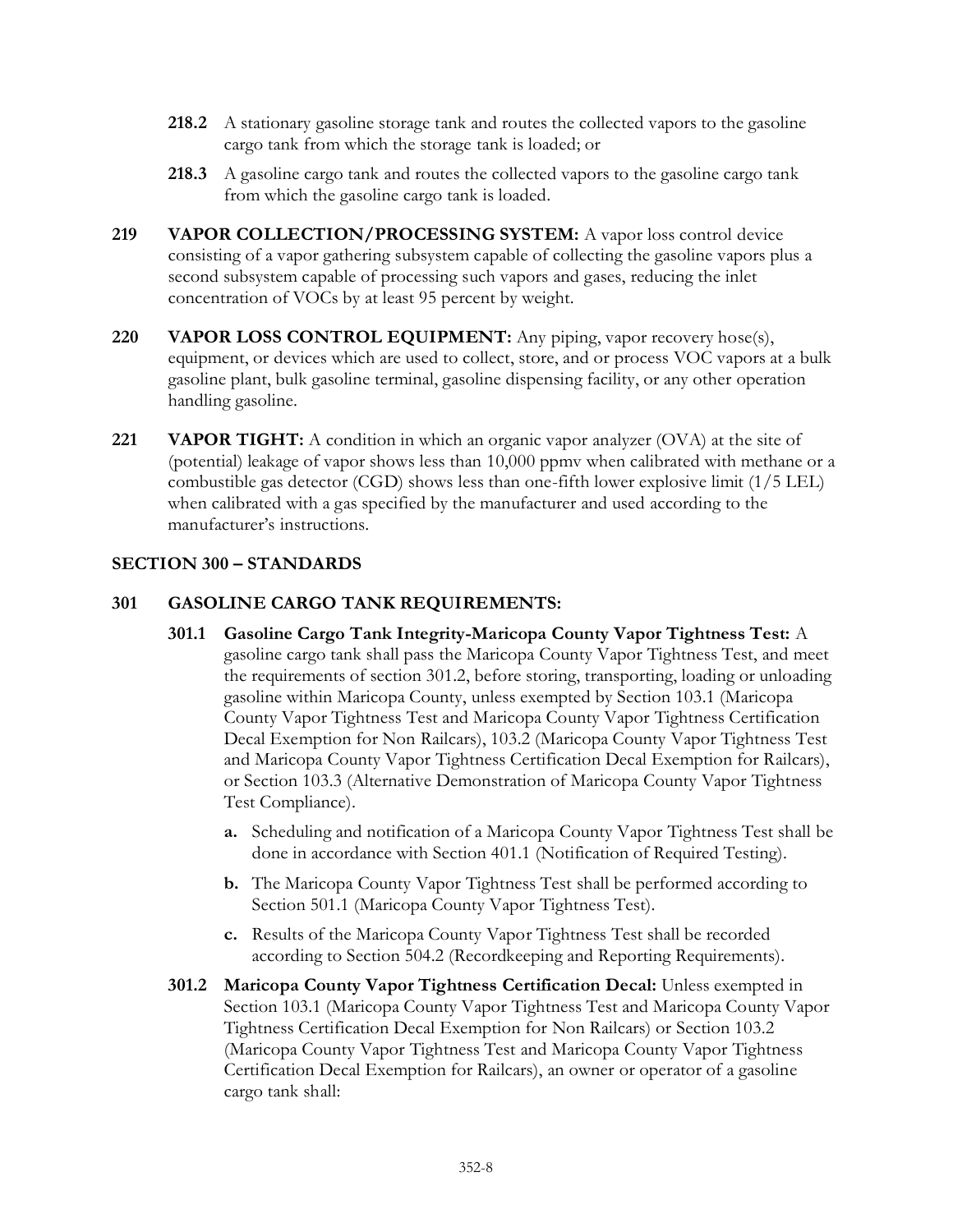- **a.** Comply with Section 401.4 (Registration) for registration requirements to obtain a valid Maricopa County Vapor Tightness Certification Decal after either:
	- **(1)** Passing the Maricopa County Vapor Tightness Test as performed according to Section 501.1 (Maricopa County Vapor Tightness Test).
	- **(2)** Complying with Section 103.3 (Alternative Demonstration of Maricopa County Vapor Tightness Test Compliance).
- **b.** Clearly display a valid Maricopa County Vapor Tightness Certification Decal that is permanently mounted near the front right side (passenger) of the gasoline cargo tank.

#### **301.3 Purging Prohibited:**

- **a.** No person shall purge gasoline vapors into the atmosphere from a gasoline cargo tank unless the following two (2) conditions are met:
	- **(1)** VOC emissions shall be reduced at least 90% by weight, as determined by one or more of the test methods listed in Section 506 (Test Methods Incorporated by Reference), including capture and processing, by a control device having a Maricopa County Permit to Operate and/or Construct.
	- **(2)** Such purging shall be done only after all loading valves are opened and any liquid gasoline outflow is captured in a container having an attached lid which is kept closed when not receiving or pouring gasoline.
- **b.** An owner or operator of a gasoline cargo tank shall not purge gasoline vapors from such tank as a result of switch loading.

#### **302 LOADING OF GASOLINE:**

- **302.1 General Requirements for the Loading of Gasoline:** The owner or operator of a gasoline cargo tank shall have the responsibility to:
	- **a.** Ensure all parts of the gasoline loading process are observed.
	- **b.** Maintain gasoline cargo tanks and equipment associated with the loading and unloading of the gasoline to be:
		- **(1)** Leak free.
		- **(2)** Vapor tight.
		- **(3)** In good working order.
	- **c.** Properly connect/disconnect:
		- **(1)** The vapor recovery hose to prevent excess gasoline drainage.
		- **(2)** The gasoline loading hose to prevent excess gasoline drainage.
		- **(3)** Use a bucket or other effective capture device to catch any gasoline dripping during the connection or disconnection of the gasoline loading hose and the vapor recovery hose.
	- **d.** Load gasoline: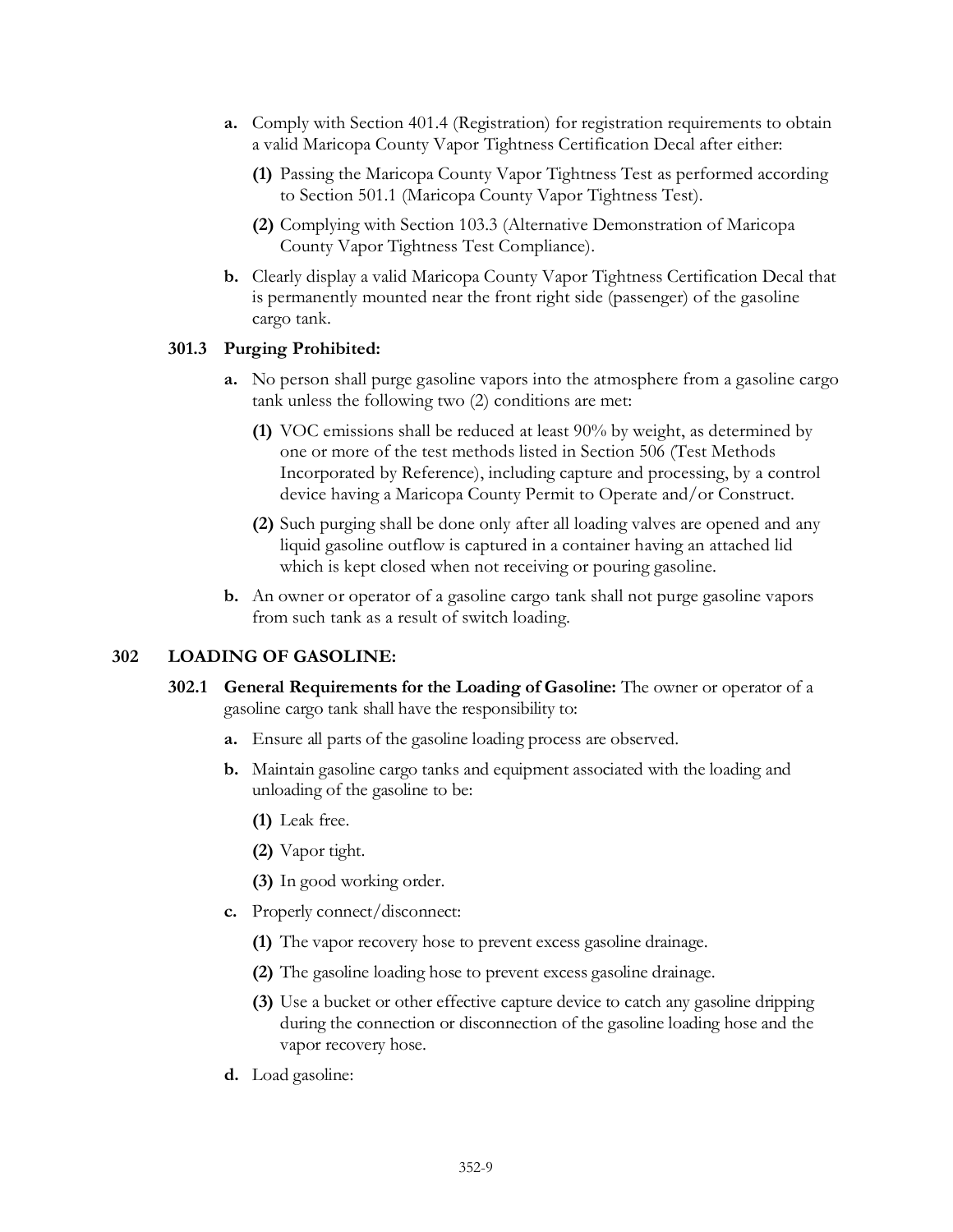- **(1)** Into stationary gasoline storage tanks with a capacity of more than 250 gallons using submerged fill. Where because of government regulation, including, but not limited to, Fire Department codes, such a permanent submerged fill pipe cannot be installed, a nozzle extension that reaches within six inches (6") of the tank bottom shall be used to fill the tank.
- **(2)** Discontinue loading operation if a liquid leak or vapor leak is observed.
- **e.** Minimize gasoline spills  $[40 \text{ CFR } \S 63.11116(a)(1)]$  by:
	- **(1)** Disconnecting a gasoline loading hose or a vapor recovery hose in such a way as to prevent excess gasoline drainage from escaping from the hose in one connect/disconnect cycle.
	- **(2)** Collecting and containing any gasoline that escapes, spills, or leaks in a manner that will prevent evaporation into the atmosphere.
- **f.** Clean up gasoline spills as expeditiously as practicable. [40 CFR  $\S$  63.11116(a)(2)] This can include, but is not limited to, the correct use of buckets and or absorbent material designed for the purpose and the correct disposal of the collected gasoline.
- **g.** Cover all open gasoline containers when not in use.  $[40 \text{ CFR } \delta \cdot 63.11116(a) \cdot 3]$ Any gasoline that escapes, spills, or leaks shall be collected and contained in a manner that will prevent evaporation into the atmosphere.
- **h.** Minimize gasoline sent to waste collection systems that collect and transport gasoline to reclamation and recycling equipment such as an oil/water separator. [40 CFR § 63.11116(a)(4)]
- **i.** Properly dispose of any VOC containing material.
- **j.** Prevent:
	- **(1)** Overfill.
	- **(2)** Excess gasoline drainage.
- **302.2 Loading of Gasoline at a Bulk Gasoline Plant:** The owner or operator of a gasoline cargo tank shall:
	- **a.** Ensure the gasoline cargo tank is properly connected to either:
		- **(1)** A vapor balance system; or
		- **(2)** A vapor collection/processing system.
	- **b.** Connect an additional vapor recovery hose before connecting any additional gasoline loading hose, unless an assisted vapor collection/processing system is serving the vapor recovery hose that is already connected.
- **302.3 Loading of Gasoline at a Bulk Gasoline Terminal:** The owner or operator of a gasoline cargo tank shall:
	- **a.** Ensure the gasoline cargo tank is properly connected to a vapor collection/processing system.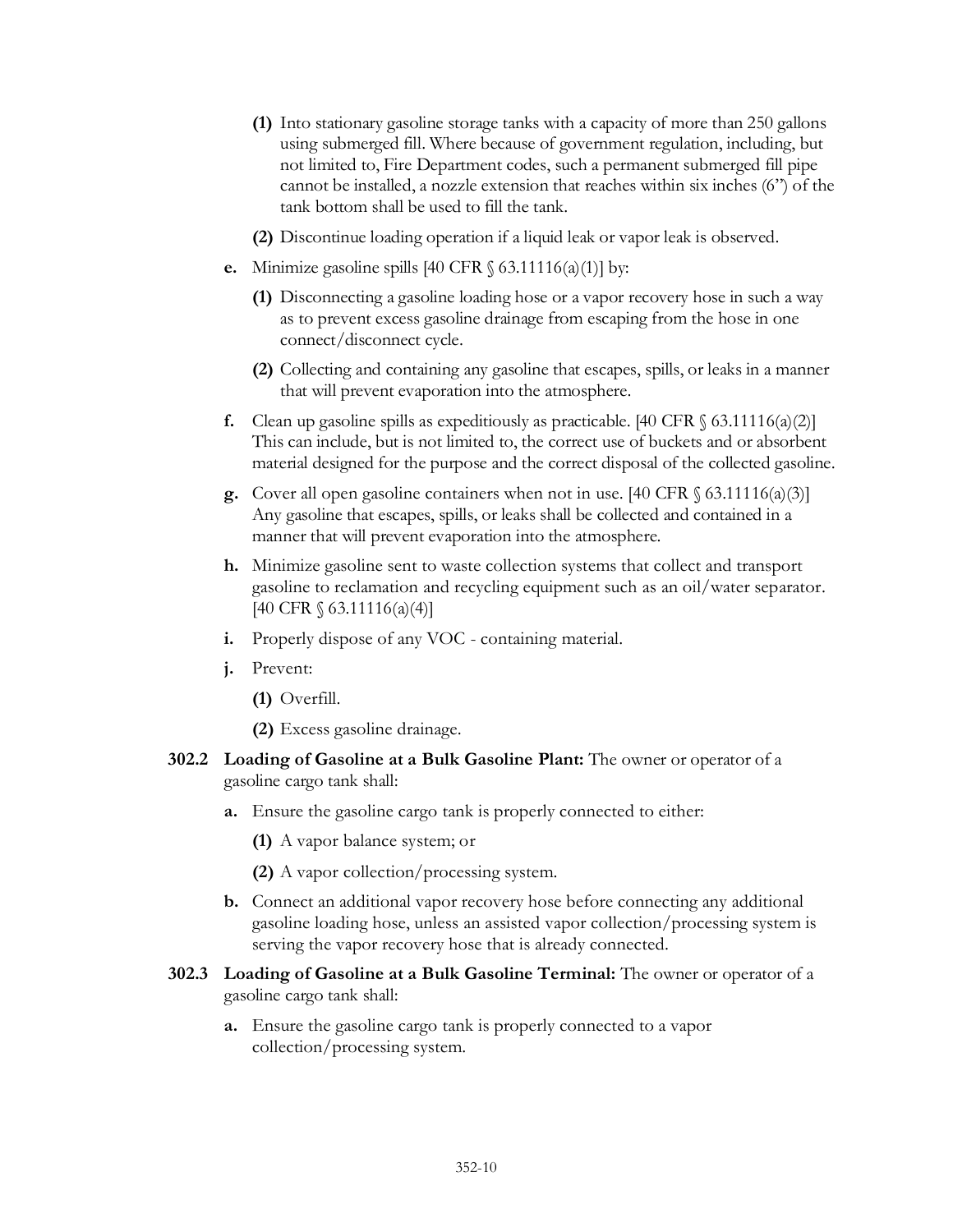- **b.** Connect an additional vapor recovery hose before connecting any additional gasoline loading hose, unless an assisted vapor collection/processing system is serving the vapor recovery hose that is already connected.
- **302.4 Loading of Gasoline into a Stationary Gasoline Storage Tank at any GDF:** The owner or operator of a gasoline cargo tank shall:
	- **a.** Coaxial vapor balance system:
		- **(1)** Ensure any locked cap can be removed.
		- **(2)** Verify the stationary gasoline storage tank does not have any broken or damaged fitting that prevent the correct coaxial connection.
		- **(3)** Not remove the fill cap of a fill pipe unless every other fill pipe either has a fill cap fastened in place or a gasoline loading hose connecting it to the gasoline cargo tank.
	- **b.** Dual-point vapor balance system:
		- **(1)** Ensure the stationary gasoline storage tank is equipped with a vapor return poppetted valve.
		- **(2)** Ensure any locked cap can be removed.
		- **(3)** Verify the stationary gasoline storage tank does not have any broken or damaged fitting that prevent the correct connection of a gasoline loading hose or a vapor recovery hose.
		- **(4)** Ensure a vapor recovery hose is connected from the gasoline cargo tank to a vapor return-line serving the stationary gasoline storage tank prior to the connection of the gasoline loading hose.
		- **(5)** Do not connect more than one gasoline loading hose to the gasoline cargo tank if a gasoline cargo tank's vapor recovery hose is connected to a vapor return line that is not part of a dual-point vapor balance system.
		- **(6)** Not remove the fill cap of a fill pipe unless every other fill pipe either has a fill cap fastened in place or a gasoline loading hose connecting it to the gasoline cargo tank.
		- **(7)** Not simultaneously have more than one gasoline loading hose connected, unless each gasoline loading hose is connected to a gasoline cargo tank's dual-point vapor balance system that already has a vapor recovery hose connecting it to the gasoline cargo tank.
		- **(8)** Thoroughly drain the gasoline loading hose and the vapor recovery hose into the stationary gasoline storage tank prior to disconnecting any fittings.
		- **(9)** Disconnect a gasoline loading hose from a stationary gasoline storage tank before disconnecting the vapor recovery hose.

#### **SECTION 400 – ADMINISTRATIVE REQUIREMENTS**

**401 MARICOPA COUNTY VAPOR TIGHTNESS TEST:** The owner, operator, or tester of a gasoline cargo tank being tested to meet requirements of Section 301.1 of this rule shall: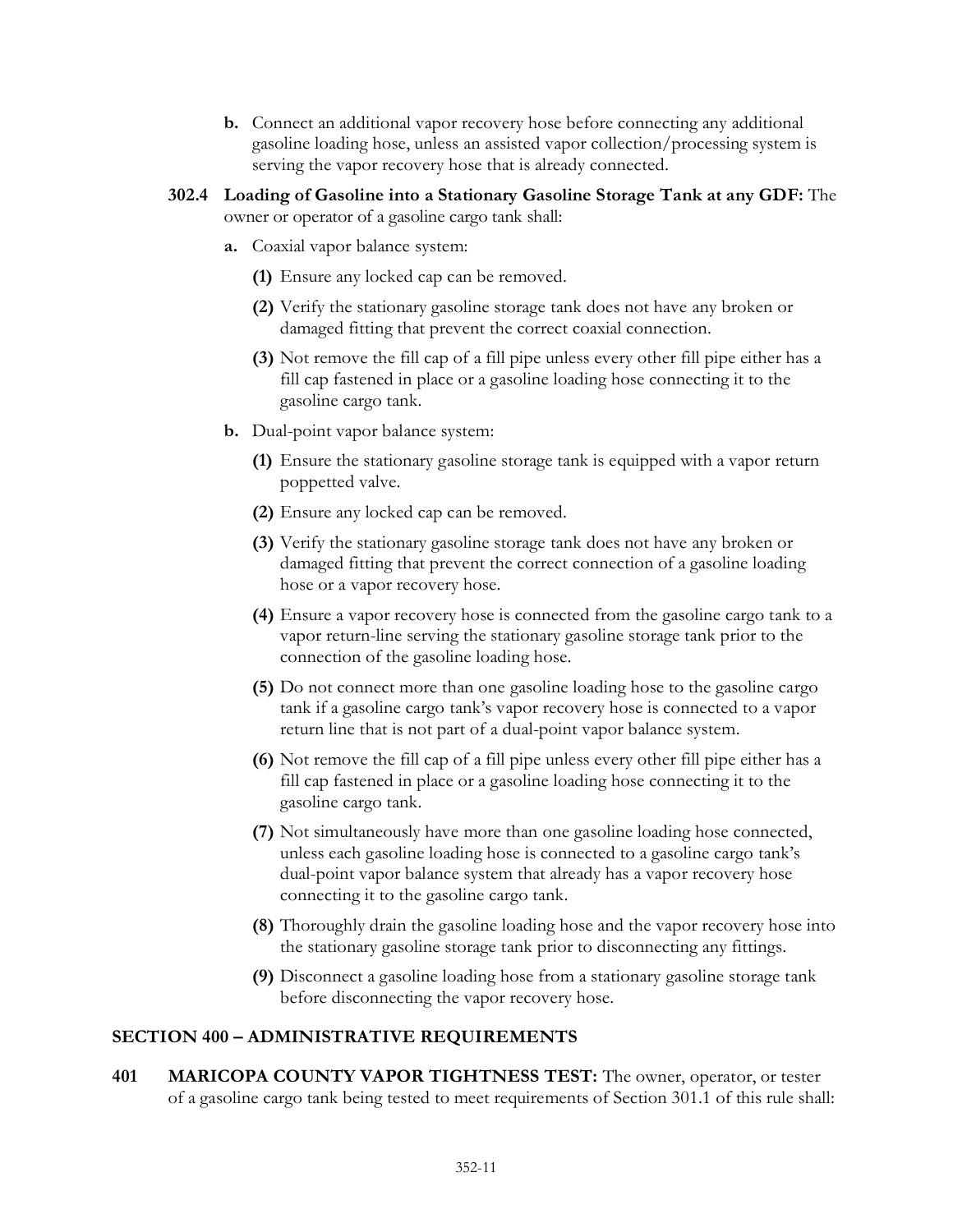### **401.1 Notification of Required Testing:**

- **a.** Notify the Control Officer:
	- **(1)** During normal business hours, 8 a.m. to 5 p.m.
	- **(2)** At least four (4) hours prior to gasoline cargo tank vapor tightness testing.
	- **(3)** No more than 72 hours prior to gasoline cargo tank vapor tightness testing.
	- **(4) Weekend Testing:** Prior to 2 PM on Friday (or prior to 2 PM on the last business day before testing).
	- **(5) Testing Between 9 P.M. and 5 A.M.:** Any testing that is performed in the eight (8) hour period between 9 p.m. and 5 a.m. is not valid for purposes of satisfying Section 301.1 (Gasoline Cargo Tank Integrity – Maricopa County Vapor Tightness Test) requirements, except if the Control Officer gives specific, advanced written permission for a particular occasion.
- **b.** Provide an estimated start time that is no more than one (1) hour prior to actual gasoline cargo tank vapor tightness testing start time.
- **c.** Provide the location of where the testing will occur.

### **401.2 Conduct the Vapor Tightness Test:**

- **a.** Between the hours of 5 a.m. and 9 p.m. unless approved by the Control Officer per Section 401.1.a(5).
- **b.** Per the vapor tightness testing requirements in Section 501.1 (Maricopa County Vapor Tightness Test).
- **401.3 Vapor Tightness Testing – Availability to the Control Officer:** The Control Officer shall, at their discretion, observe the vapor tightness testing.
- **401.4 Registration:** To obtain a Maricopa County Vapor Tightness Certification Decal, the following information shall be submitted to the Control Officer for each gasoline cargo tank demonstrating the vapor integrity of the gasoline cargo tank:
	- **a.** A completed "Maricopa County Vapor Tightness Certification Decal Application" (application) that includes, at a minimum, all of the information required by Section 504.2.
	- **b.** A completed copy of:
		- **(1)** The "Maricopa County Air Quality Department Gasoline Cargo Tank Vapor Tightness Certification Check List" (checklist), and
		- **(2)** If applicable, documentation from the gasoline cargo tank testing company to the Control Officer that attests to the vapor integrity of the gasoline cargo tank as described in Section 103.3 (Alternative Demonstration of Maricopa County Vapor Tightness Test Compliance).
	- **c.** The annual fee remittance as listed in Rule 280 (Fees).
	- **d.** Upon receipt of the completed application, checklist, and fee remittance, a Maricopa County Vapor Tightness Certification Decal will be issued by the Control Officer.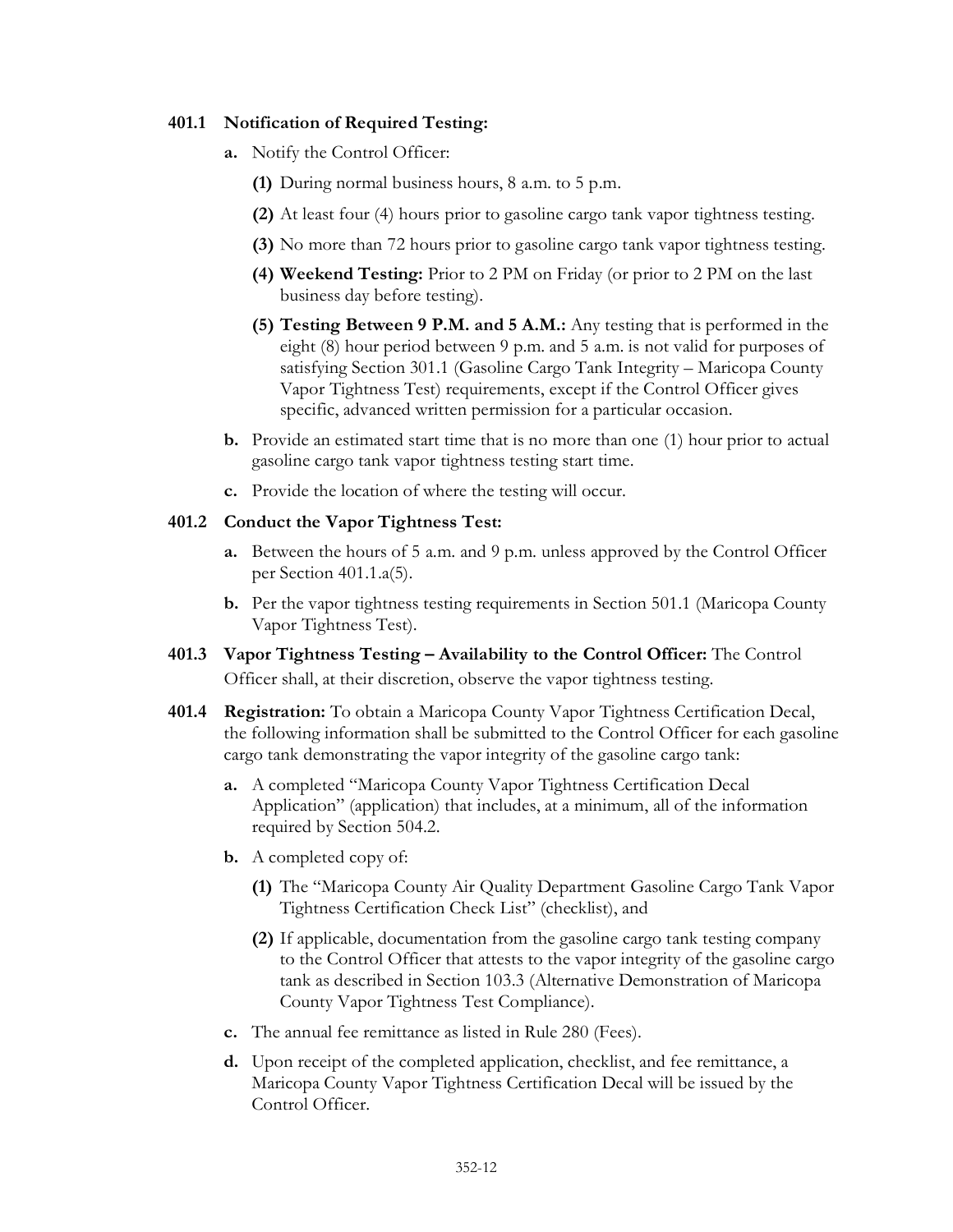### **401.5 Expiration:**

- **a.** For a gasoline cargo tank that passed the Maricopa County Vapor Tightness Test, the certification of vapor tightness shall expire on the date indicated on the vapor tightness certification decal.
- **b.** For a gasoline cargo tank that has passed the Maricopa County Vapor Tightness Test:
	- **(1)** In the 4-month period beginning March 1 and ending June 30, the certification of vapor tightness shall expire at 11:59 PM local time on June 30 of the following year, as indicated on the decal.
	- **(2)** On or after July 1 through December 31, the certification of vapor tightness shall expire at 11:59 PM local time on June 30 of the following year, as indicated on the decal.
	- **(3)** On or after January 1, but prior to March 1, the certification of vapor tightness shall expire at 11:59 PM local time on June 30 of the current year, as indicated on the decal.

### **401.6 Lost, Defaced or Destroyed Maricopa County Vapor Tightness Certification Decal:**

- **a.** An owner or operator shall notify the Control Officer immediately if a valid Maricopa County Vapor Tightness Certification Decal is lost, defaced, or destroyed.
- **b.** The Control Officer may require a demonstration of need for decal replacement.
- **c.** If Rule 280 (Fees) so provides, the Control Officer may charge a fee for a replacement decal [Rule 280, Section 307] if the Control Officer determines that the MCAQD is not at fault.
- **402 INSTALLATION OF CONTROL DEVICE:** An owner or operator of a gasoline cargo tank testing company who chooses to comply with Section 301.3 (Purging Prohibited) through the use of a control device shall:
	- **402.1** Submit an application for a Maricopa County Air Pollution Control Permit.
	- **402.2** Properly:
		- **a.** Install the control device.
		- **b.** Operate the control device.
		- **c.** Maintain the control device.
	- **402.3** Submit an Operation and Maintenance Plan (O&M) for the control device.
	- **402.4** Use the applicable test methods as incorporated by reference in Section 506 (Test Methods Incorporated by Reference), to determine compliance with Section 301.3.a.

#### **SECTION 500 – RECORDS AND MONITORING**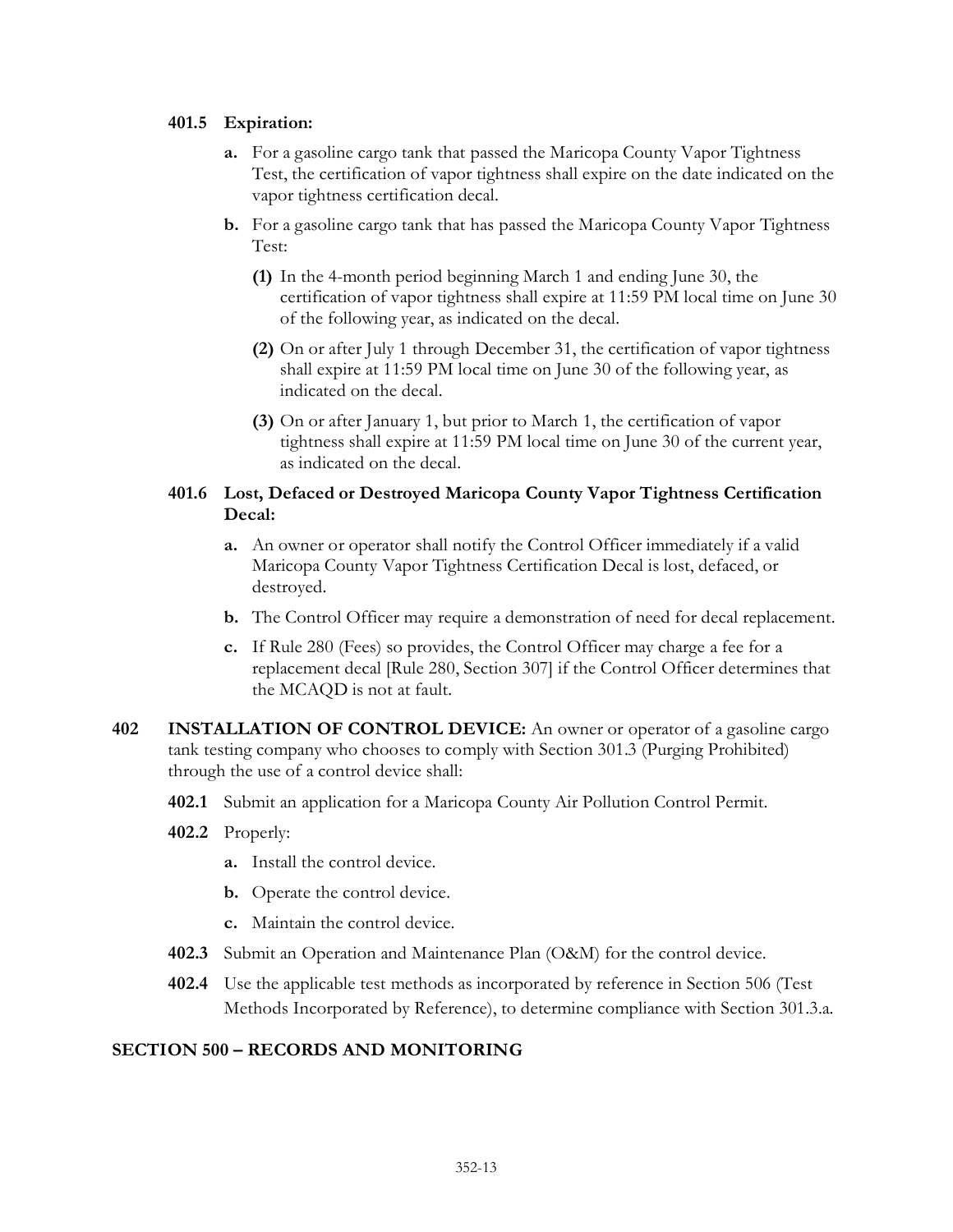# **501 MARICOPA COUNTY GASOLINE CARGO TANK VAPOR TIGHTNESS TESTING REQUIREMENTS:**

- **501.1 Maricopa County Vapor Tightness Test:** The following three subtests shall be used to determine the vapor tightness of a gasoline cargo tank. Each gasoline cargo tank shall pass all of the vapor tightness tests in the listed order of Section 501.1 using the same vapor recovery hose during each test as will be used for loading. If more than one vapor recovery hose is used for loading, the sequence of tests shall be performed for each vapor recovery hose.
	- **a. Pressure Test:** Lose no more than one inch (1") of water column in five (5) minutes, when pressurized to a gauge pressure of eighteen inches (18") of water column in two (2) consecutive runs, according to procedures in EPA Method 27, as incorporated by reference in Section 506 (Test Methods Incorporated By Reference).
	- **b. Vapor Valve Loss Test:** Lose no more than five inches (5") of water column in five (5) minutes, measured in the vapor system after the gasoline cargo tank compartments are first collectively pressurized to a water gauge pressure of eighteen inches (18") of water column and then the vapor valves are closed.
	- **c. Vacuum Test:** Gain no more than one inch (1") of water column in five (5) minutes, when initially evacuated to a water gauge pressure of six inches (6") of water column, in two (2) consecutive runs, according to procedures in EPA Method 27, as incorporated by reference in Section 506 (Test Methods Incorporated By Reference).
	- **d. Pressure Instability:** A test is invalid if during the positive pressure test or the vapor valve loss test, more than one-half inch  $(+1/2)$ " of water column is gained. A test is invalid if during the vacuum test the vacuum is increased by more than minus one-half inch  $(-1/2)$ " of water column.
- **501.2** If a gasoline cargo tank does not pass all the tests listed in Section 501.1, the gasoline cargo tank shall be repaired, then retested. A gasoline cargo tank being retested shall pass all tests as listed in Section 501.1 in the same testing period within fifteen (15) days of initial testing.
- **502 IDENTIFYING A POTENTIAL VAPOR LEAK:** An owner or operator or Control Officer shall follow one or more of the test procedures in Section 502 to identify a potential vapor leak. If a potential vapor leak is detected, refer to Section 503 (Determining Vapor Tight Status) to determine the vapor tight status.
	- **502.1** For the purposes of identifying a potential vapor leak, the use of sight, sound, or smell are acceptable.
	- **502.2** Method 21-Determination of Volatile Organic Compound Leaks, Alternative Screening Procedure 8.3.3:
		- **a.** Spray a soap solution over all potential leak sources. The soap solution may be a commercially available leak detection solution or may be prepared using concentrated detergent and water. A pressure sprayer or squeeze bottle may be used to dispense the solution.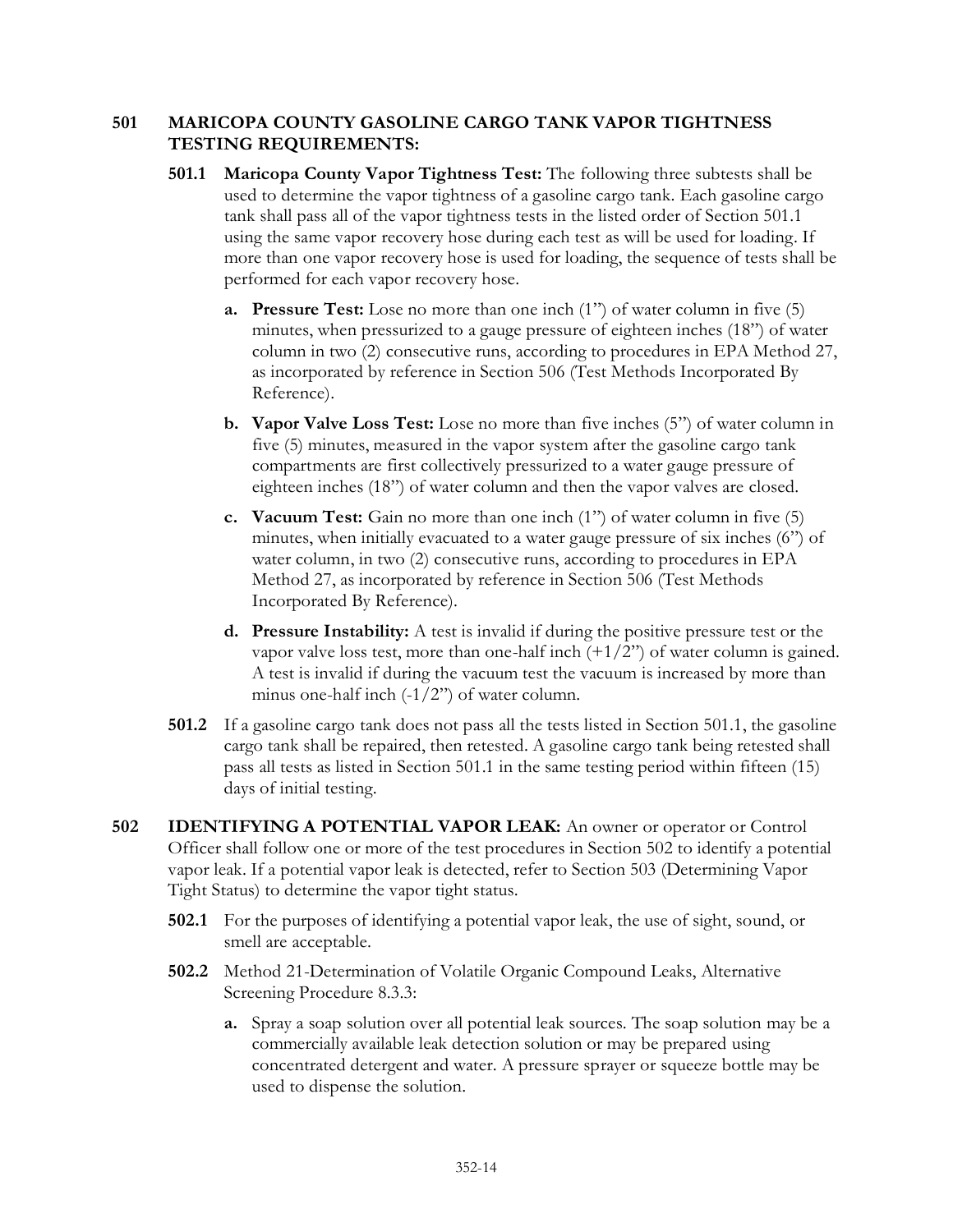- **b.** Observe the potential vapor leak site to determine if any bubbles are formed.
	- **(1)** If no bubbles are observed, the source is presumed to have no detectable vapor leak.
	- **(2)** If any bubbles are observed, the instrument techniques of Section 503 (Determining Vapor Tight Status) shall be used to verify if a vapor leak exists.
- **502.3 Optical Gas Imaging**: An operator of a calibrated optical gas imaging device may use an optical gas imaging instrument to identify a potential vapor leak.
- **502.4 Combustible Gas Detector (CGD) or Organic Vapor Analyzer (OVA):** An operator of a calibrated CGD or an OVA may use the test procedure described in Section 503 (Determining Vapor Tight Status) to identify a potential vapor leak.

### **503 DETERMINING VAPOR TIGHT STATUS:**

- **503.1 Combustible Gas Detector (CGD) or Organic Vapor Analyzer (OVA) - Test Procedure:** An owner or operator or the Control Officer shall follow the test procedure below to determine the vapor tight status of a gasoline cargo tank. A CGD or an OVA meeting the specifications and performance criteria contained in EPA Method 21 and this section shall be used to determine vapor tight status.
	- **a. Calibration:** Within four (4) hours prior to monitoring, the CGD or OVA shall be properly calibrated for a 20 percent lower explosive limit (20% LEL) response or to 10,000 ppmv with methane.
	- **b. Probe Distance:** The probe inlet shall be:
		- **(1)** At the surface of the potential leak source when searching for leaks.
		- **(2)** At the surface of the leak source when the highest detector reading is being determined for a discovered leak.
		- **(3)** At the closest practical probe distance when the probe is either obstructed from moving on the surface of an actual or potential leak source, or if the source is a rotating shaft.
	- **c. Probe Movement:** The probe shall be moved slowly, not faster than 1.6 inches per second (1.6"/sec). If there is any meter deflection at an actual or potential leak source, the probe shall be positioned to locate the point of highest meter response.
	- **d. Probe Position:** The probe inlet shall be positioned in the path of the vapor flow from an actual or potential leak such that the central axis of the probe-tube inlet shall be positioned coaxially with the path of the most concentrated vapors.
	- **e. Wind:** Wind shall be blocked as much as possible from the space being monitored. A determination of vapor tight status shall be valid only when wind speed in the space being monitored is five miles per hour (5 mph) or less.
	- **f. Data Recording:** The highest detector reading and location for each incidence of detected leakage shall be recorded, along with the date and time. If no gasoline vapor is detected, that fact shall be entered into the record.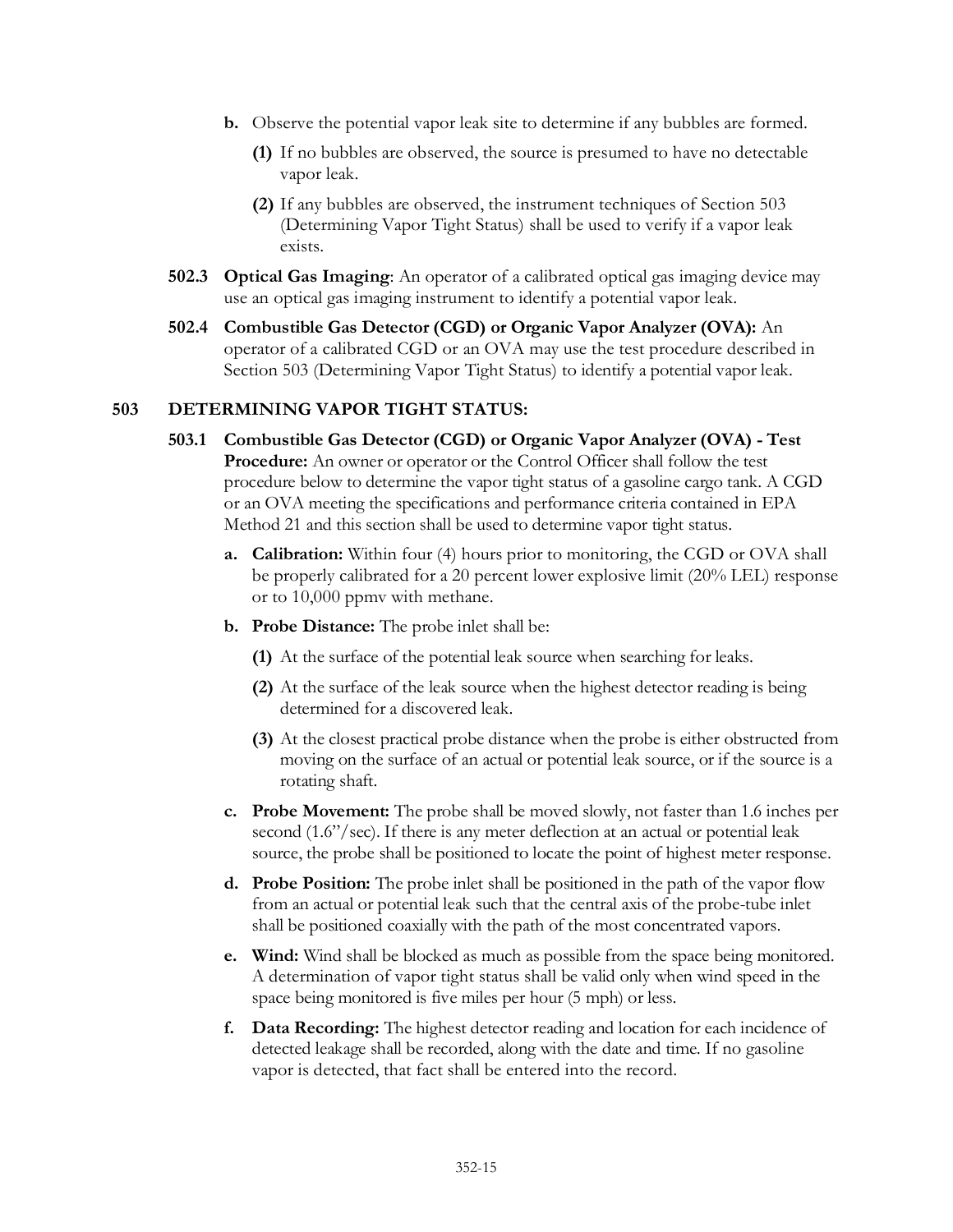# **504 RECORDKEEPING AND REPORTING REQUIREMENTS:** The owner or operator of a gasoline cargo tank subject to this rule shall:

- **504.1** Maintain the records and information required by this rule. The records shall be:
	- **a.** Legible.
	- **b.** Signed by the person performing the activity.
	- **c.** Retained for at least five (5) years.
	- **d.** Provided to the Control Officer upon verbal or written request, within a reasonable time. If the Control Officer is at the site where requested records are kept, records shall be provided without delay.
- **504.2** The records of the gasoline cargo tank vapor tightness certification testing required by Section 301.1 (Gasoline Cargo Tank Integrity-Maricopa County Vapor Tightness Test), shall be recorded in both of the following documents: "Maricopa County Vapor Tightness Certification Decal Application" and the "Maricopa County Air Quality Department Gasoline Cargo Tank Vapor Tightness Certification Check List". The minimum requirements for each of these two (2) documents are:
	- **a.** For the "Maricopa County Vapor Tightness Certification Decal Application" include the following information:
		- **(1)** Owner's name and address.
		- **(2)** The manufacturer's gasoline cargo tank vehicle identification number (VIN).
		- **(3)** The gasoline cargo tank unit number.
		- **(4)** The location of the test.
		- **(5)** The time of the test.
		- **(6)** The date of the test.
		- **(7) Pressure Test:** For the pressure test, record the following two (2) readings:
			- **(a)** Change in pressure (in inches of water column) for Run 1.
			- **(b)** Change in pressure (in inches of water column) for Run 2.
		- **(8) Vapor Valve Loss Test:** For the vapor valve loss test record the total change in pressure during the test.
		- **(9) Vacuum Test:** For the vacuum test, record the following two (2) readings:
			- **(a)** Change in vacuum (in inches of water column) for Run 1.
			- **(b)** Change in vacuum (in inches of water column) for Run 2.
		- **(10)** Name of the gasoline cargo tank testing company.
		- **(11)** The printed name and signature of the person conducting the vapor tightness test.
		- **(12)** Title of the person conducting the vapor tightness test.
		- **(13)** Contact information of the person or company conducting the vapor tightness test.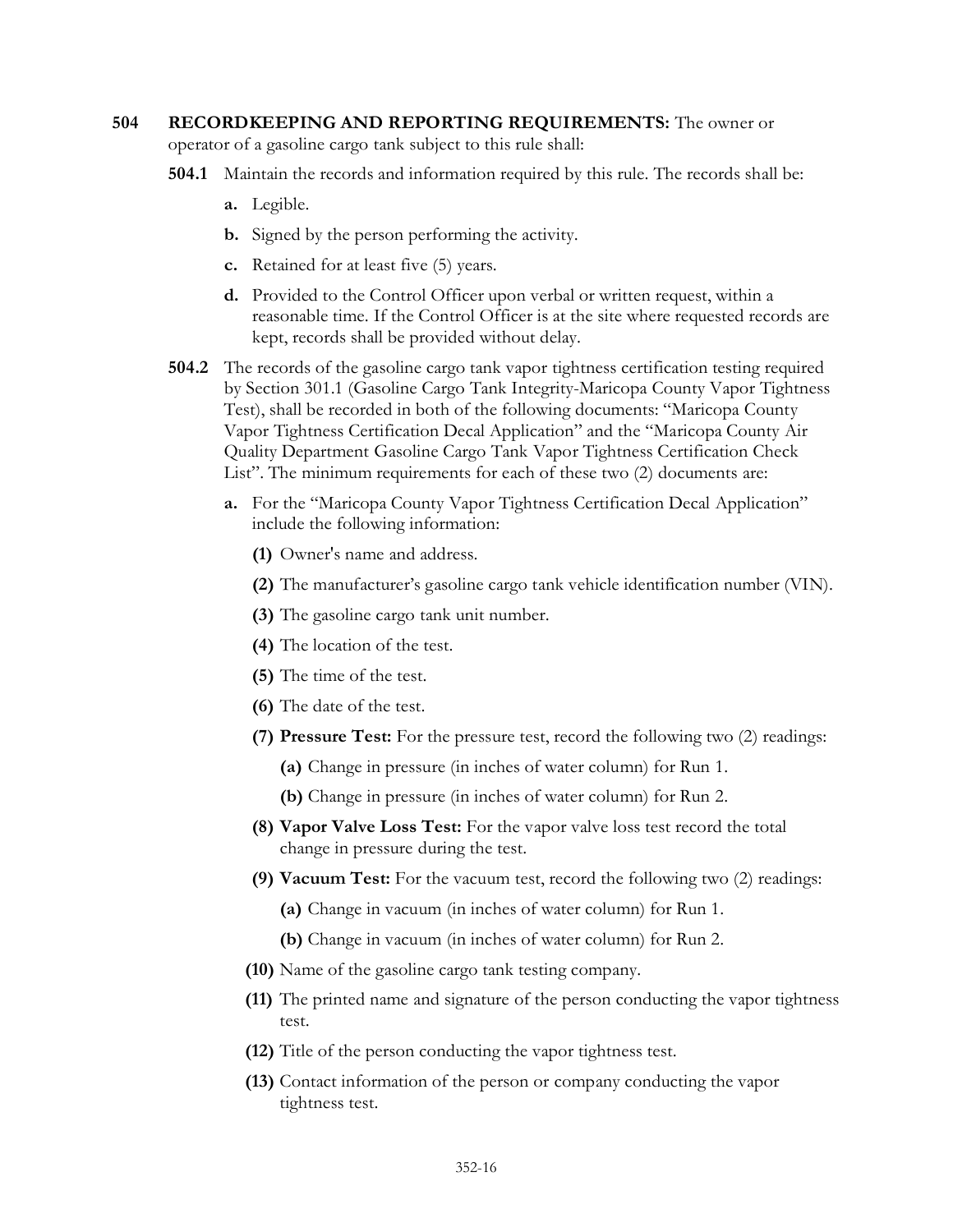- **b.** The "Maricopa County Air Quality Department Gasoline Cargo Tank Vapor Tightness Certification Check List" shall contain at least the following information:
	- **(1)** Owner's name and address.
	- **(2)** Manufacturer's gasoline cargo tank vehicle identification number (VIN).
	- **(3)** The gasoline cargo tank unit number.
	- **(4)** The gasoline cargo tank capacity.
	- **(5)** Whether the gasoline cargo tank was purged of gasoline vapors.
	- **(6)** The location of the test.
	- **(7)** The time of the test.
	- **(8)** The date of the test.
	- **(9)** Initial testing information:
		- **(a)** The time the test began.
		- **(b)** The initial pressure in inches of water column.
		- **(c)** The finish time of the test.
		- **(d)** The final pressure of the test.
		- **(e)** The pressure change between the start and end of the test.
		- **(f)** If the initial pressure test failed:
			- **(i)** Record one set of readings in the row "Initial Test."
			- **(ii)** Record the elapsed time if the pressure reached zero before five (5) minutes.
			- **(iii)** Record any repairs conducted.
	- **(10)** Testing Information for each test:
		- **(a)** The time the test began.
		- **(b)** The initial pressure in inches of water column.
		- **(c)** The finish time of the test.
		- **(d)** The final pressure of the test.
		- **(e)** The pressure change between the start and end of the test.
	- **(11)** The date of the next leakage test if the set of three (3) subtests are not all passed.
	- **(12)** Name of the gasoline cargo tank testing company.
	- **(13)** The printed name and signature of the person conducting the vapor tightness test.
	- **(14)** Title of the person conducting the vapor tightness test.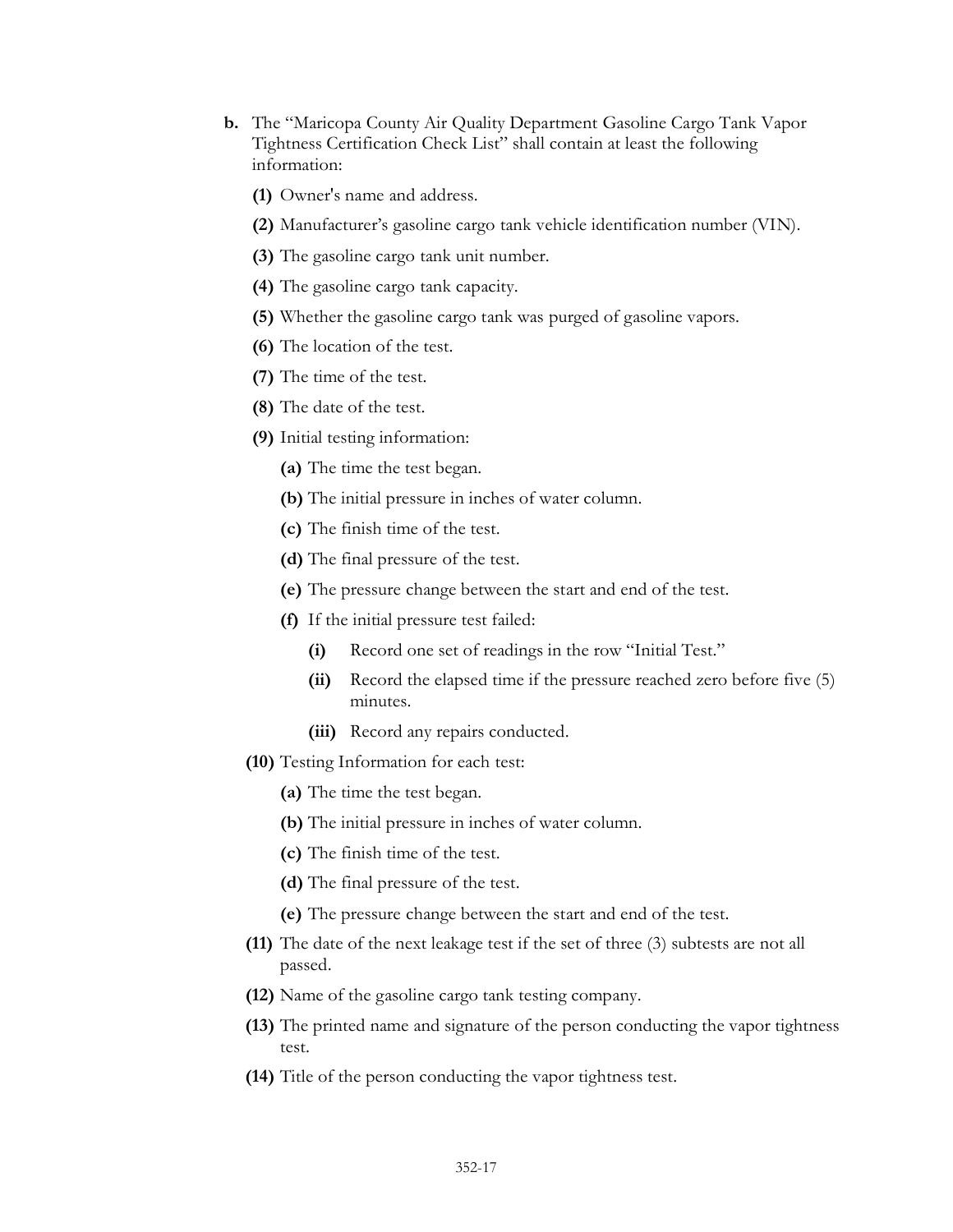**(15)** Contact information of the person or company conducting the vapor tightness test.

### **505 COMPLIANCE**

- **505.1 Pressure and Vacuum Tests:** The tests to determine compliance with Section 501.1 (Maricopa County Vapor Tightness Test) shall be performed according to EPA Method 27 – Determination of Vapor Tightness of Gasoline Delivery Tank Using Pressure Vacuum Test, except that the definition of gasoline shall be according to this rule.
- **505.2 Test of Internal Vapor Valves:** The vapor valve loss test shall be performed immediately after successfully passing the pressure subtest, without performing any intervening maintenance or repair on the vapor valves.
- **505.3** Confirmation of a vapor leak detected on a gasoline cargo tank during loading of gasoline shall be determined by properly deploying a pressure tap adapter that conforms to Method 27 provisions, and demonstrating the leak according to Section 503 (Determining Vapor Tight Status), while the pressure is less than twenty inches (20") of water column.
- **505.4** Reid vapor pressure shall be determined using ASTM D323 06: Standard Test Method for Vapor Pressure of Petroleum Products (Reid Method).
- **506 TEST METHODS INCORPORATED BY REFERENCE:** The following test methods are approved for use for the purpose of determining compliance with this rule. The test methods are adopted by reference in Appendix G of the Maricopa County Air Pollution Control Regulations. Alternative test methods as approved by the EPA Administrator or other EPA-approved test methods may be used upon prior written approval from the Control Officer. When more than one test method is permitted for the same determination, an exceedance under any method will constitute a violation. Copies of test methods referenced in this section are available at the Maricopa County Air Quality Department.
	- **506.1** EPA Method 2A Direct Measurement of Gas Volume Through Pipes and Small Ducts.
	- **506.2** EPA Method 2B Determination of Exhaust Gas Volume Flow Rate from Gasoline Vapor Incinerators.
	- **506.3** EPA Method 18 Measurement of Gaseous Organic Compound Emissions by Gas Chromatography.
	- **506.4** EPA Method 21 Determination of Volatile Organic Compound Leaks.
	- **506.5** EPA Method 25A Determination of Total Gaseous Organic Concentrations Using a Flame Ionization Analyzer.
	- **506.6** EPA Method 25B Determination of Total Gaseous Organic Concentration Using a Nondispersive Infrared Analyzer.
	- **506.7** EPA Method 27 Determination of Vapor Tightness of Gasoline Delivery Tank Using Pressure – Vacuum Test.